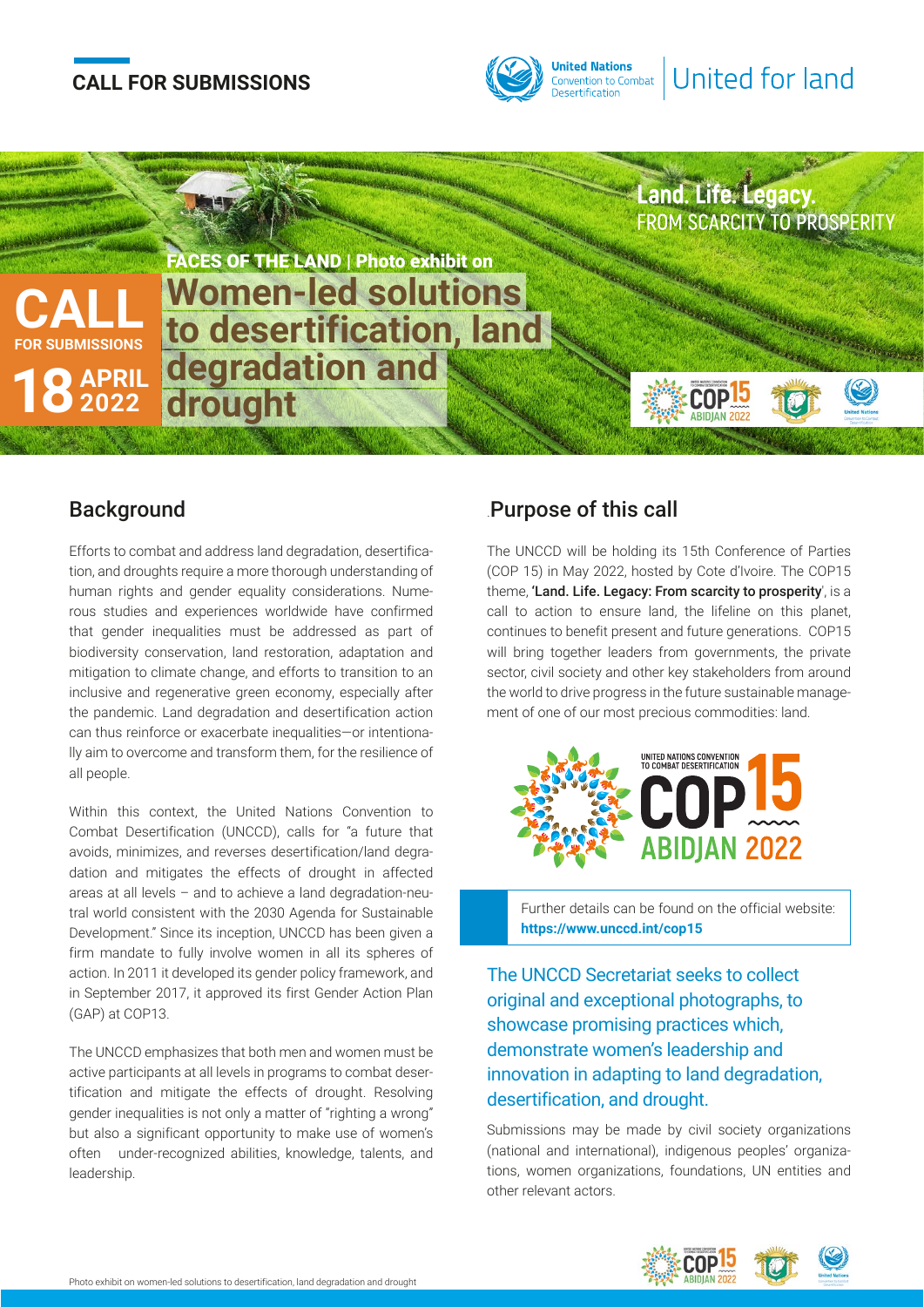# **CALL FOR SUBMISSIONS**





A supporting narrative must also be submitted, explaining the promising practice featured in the photo, and outlining the impact of the initiative/project in terms of promoting women's empowerment and/or gender equality in the context of land degradation, desertification, and drought.

This campaign is aligned to the whole UNCCD COP15 communication strategy and social media plan. It aims to:

- $\blacksquare$  Raise the visibility of the Convention and the land agenda in the context of the Sustainable Development Goals (SDGs).
- Showcase success in the Convention's implementation and bring the views and perspectives of the beneficiaries of the Convention's work.
- Support advocacy objectives on key issues on the COP agenda on drought, gender.
- Leveraging existing and engaging new stakeholders, especially youth, women and girls, and communities affected by desertification, land degradation and drought.

#### The selected submissions will comprise a photo exhibit for COP15, to be displayed at the conference venue in Abidjan, Cote d'Ivoire.

Following the conclusion of COP15, the photos will be given to the host country government, for public display at their discretion.

### Submissions

Photos and the supporting narrative should be sent by 18th April 2022 to the following address: gender@unccd.int

Submissions can be made in English, French, or Spanish, and the Secretariat may follow up to gather further information on each submission.

Should you have any questions, don't hesitate to contact us at **gender@unccd.int** 

#### JPG/JPEG format, 300ppi resolution and at least 3000px on the longest side. We suggest a compression setting of 8 o 9 when saving in Photoshop or Elements and a sRGB color space. Please complete the template on the next page for each photo and send that to us. Links and other supporting documents such as project documents, reports, news articles. Your name, organization, email address and website **PHOTO SUPPORTING NARRATIVE DOCUMENTATION CONTACT INFORMATION**  Submissions should consist of: